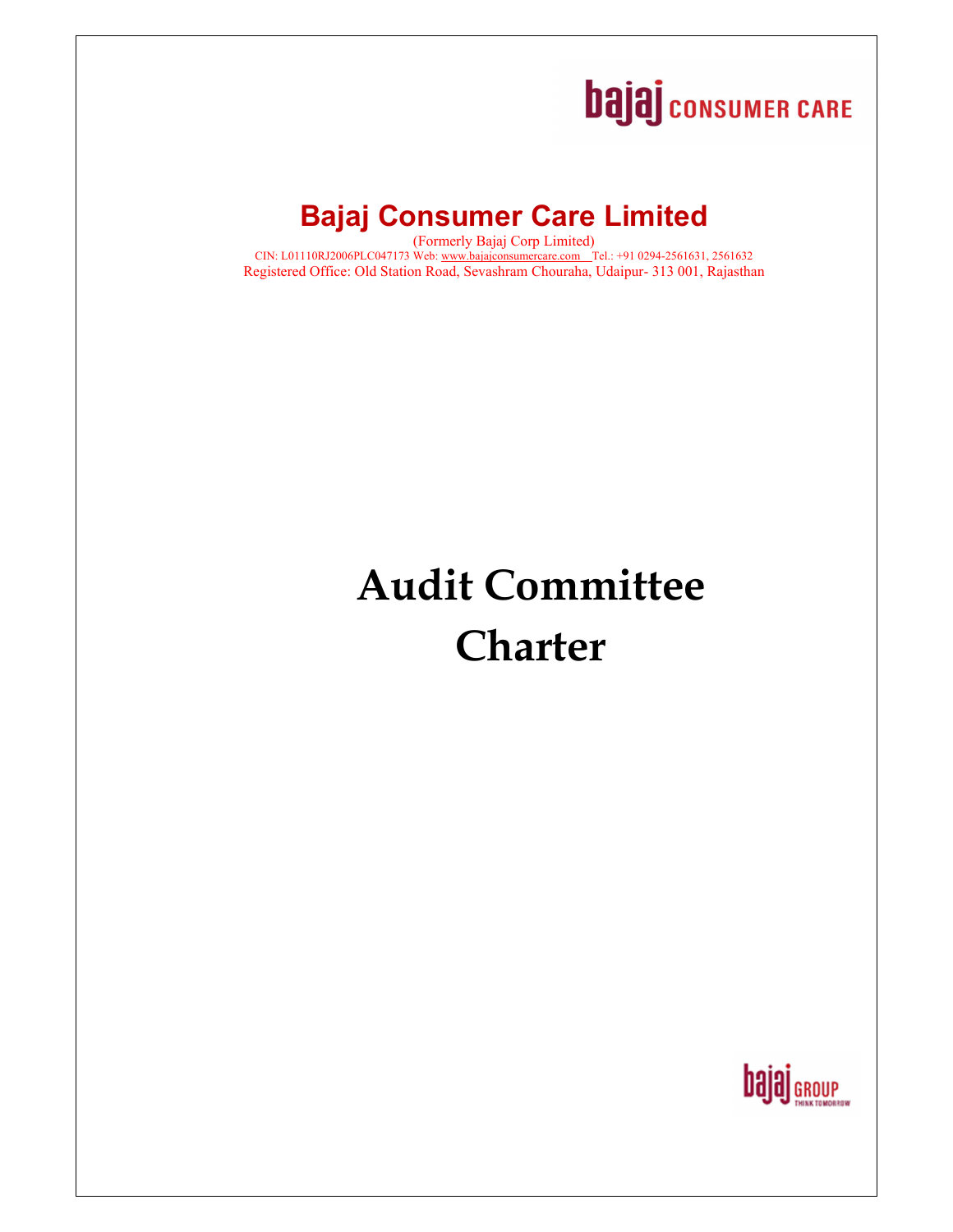## **Contents**

| 2.  |  |
|-----|--|
| 3.  |  |
| 4.  |  |
| 5.  |  |
| 6.  |  |
| 7.  |  |
| 8.  |  |
| 9.  |  |
| 10. |  |
|     |  |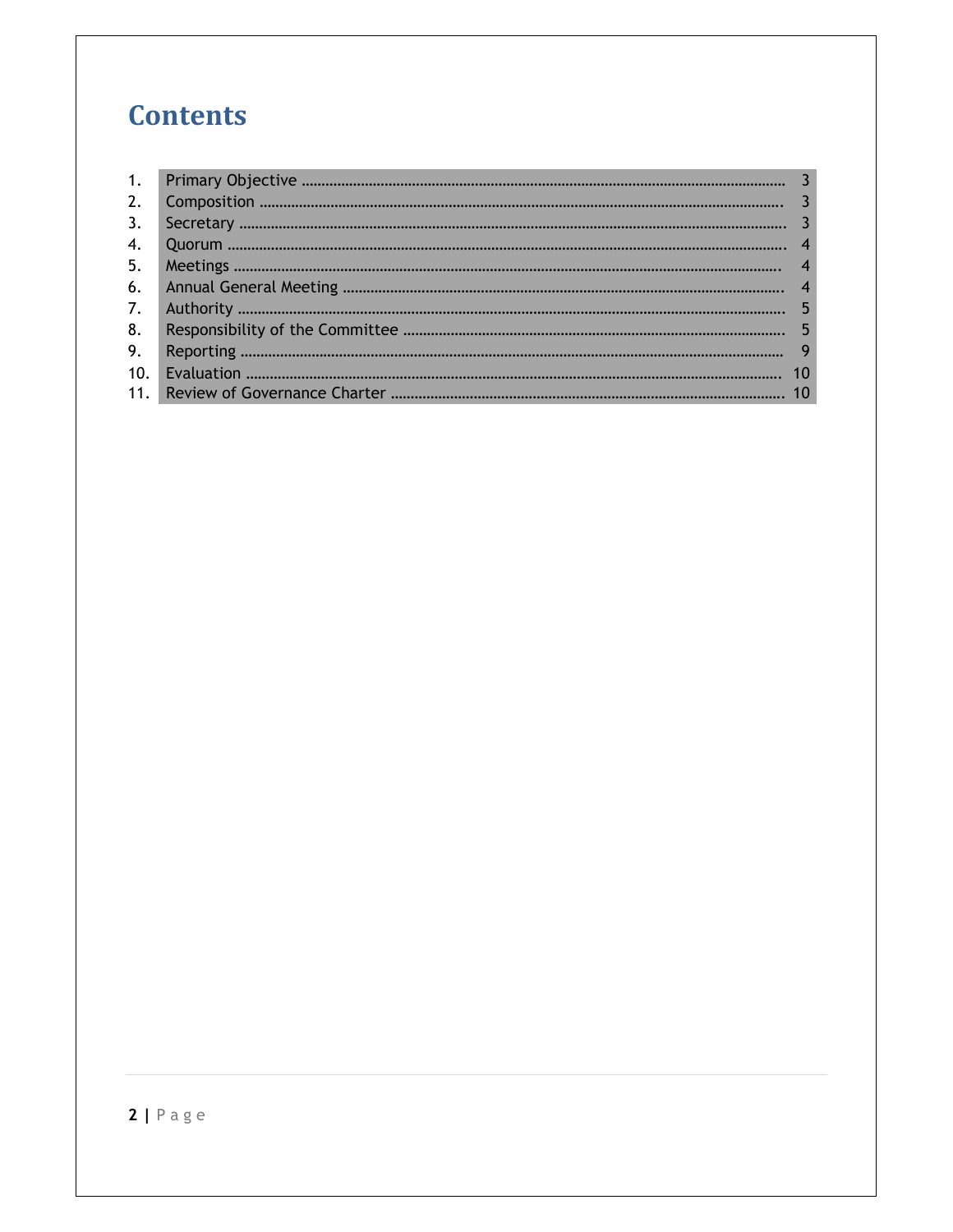#### **1. Primary Objective**

The Audit Committee (Committee) is constituted by and accountable to the Board of Directors (or the 'Board') of Bajaj Consumer Care Limited ('BCCL' or 'the Company').

The primary responsibility of the Committee is to assist the Board in overseeing the:

- integrity of the Company's financial statements;

- compliance with legal and regulatory requirements and the Company's Code of Business Conduct and Ethics;
- qualification and independence of the External and Internal Auditors;
- performance of the Company's External Auditors and Internal Audit team; and
- adequacy and reliability of the internal control systems, especially those relating to the reporting of the Company's financials.

#### **2. Composition**

- The Committee shall include at least three Independent Directors. The Chairman of the Committee shall be designated by the Board.
- All members of Committee shall be 'financially literate' which, at minimum, will require possessing a working familiarity with the basic finance and accounting practices and at least one member of the Committee shall have accounting or related financial management expertise.

#### **3. Secretary**

The Company Secretary shall act as Secretary to the Committee.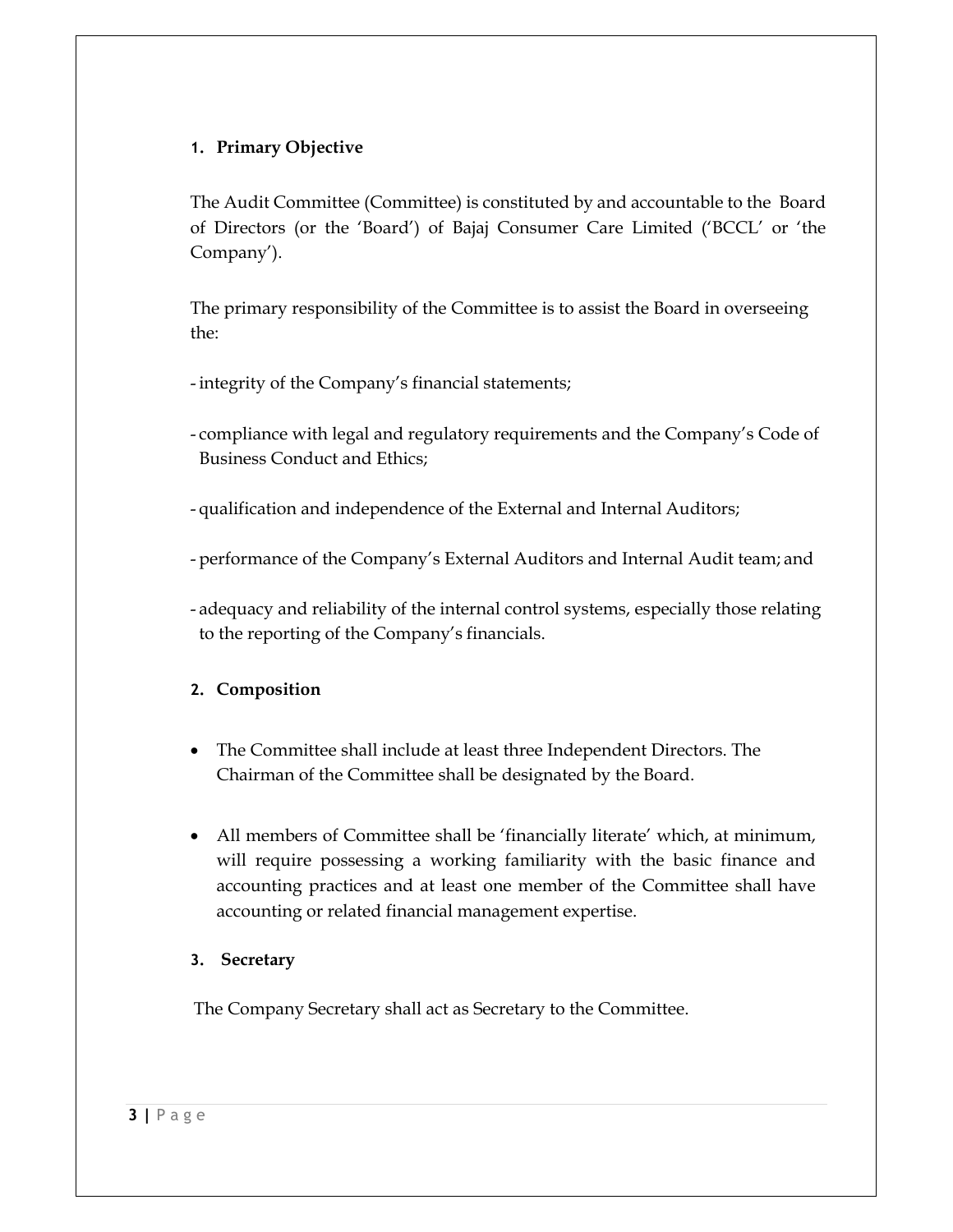#### **4. Quorum**

The quorum necessary for transacting business at a meeting of the Committee shall be two members or one-third of the members of the Committee; whichever is greater.

#### **5. Meetings**

- The Committee shall meet at least four times in a year and not more than one hundred and twenty days shall elapse between two successive meetings.
- The Committee shall meet periodically with management, the Internal Auditors and the External Auditors, jointly as well as in separate executive sessions, as deemed fit by it.
- The Statutory Auditors, Internal Auditor and the Chief Financial Officer (CFO) shall attend and participate at meetings of the Committee. The Committee may invite such of the executives, as it considers appropriate, to be present at the meetings. The right to vote shall vest only in the members of the Committee.
- The Committee shall periodically meet in executive sessions, in the absence of the Company's management.
- The Committee may adopt such rules and regulations in-line with the applicable provision of the Act and Rules made there under and SEBI (Listing Obligations and Disclosure Requirements) Regulations, 2015, for conducting of the Committee meeting
- The Committee shall have powers to investigate any activity within its terms of reference, seek information from any employee, obtain outside legal or other professional advice and secure attendance of outsiders with relevant expertise, if it considers necessary.

#### **6. Annual General Meeting**

The Chairperson of the Committee shall attend the Annual General Meeting and should be available to answer shareholder queries and provide clarifications that may be sought on matters relating to audit.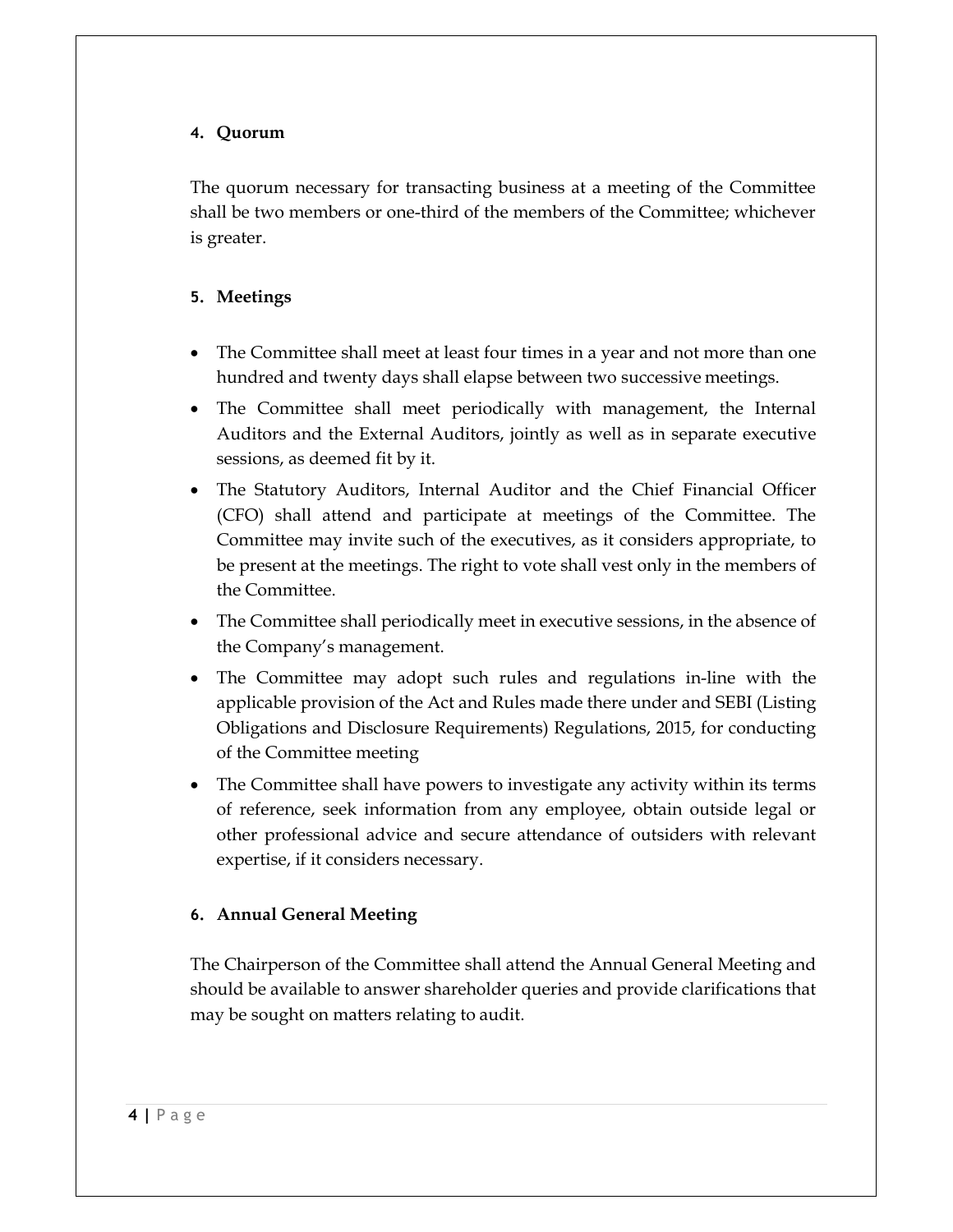#### **7. Authority**

The Committee shall act and have powers in accordance with the terms of reference specified in writing by the Board, which shall include the following:

- To approve appointment of CFO (any person heading the finance function or discharging that function) after assessing the qualifications, experience and background, etc. of the candidate.
- To investigate any activity within the scope of this Charter or referred to it by the Board; and for this purpose, shall have full access to information contained in the books of accounts and the Company's facilities and personnel.
- To seek information, when needed, from, and have direct access to, any employee or Director of the Company.
- To secure assistance and attendance of outsiders with relevant knowledge/expertise in accounting, legal or other matters, if it considers necessary.
- To engage independent counsel and other advisors as it deems appropriate to perform its duties and responsibilities.
- To determine the provision of appropriate funding by the Company for compensation to the external auditors, other advisors/experts that the Committee chooses to engage and other ordinary administrative expenses of the Committee.

#### **8. Role and Responsibility of the Committee**

The roles and responsibility of the Committee shall be as per the provisions of Companies Act, 2013 and SEBI (Listing Obligations and Disclosure Requirements) Regulations, 2015, which shall include the following:

 Oversight of Company's financial reporting process and the disclosure of its financial information to ensure that the financial statement is correct, sufficient and credible;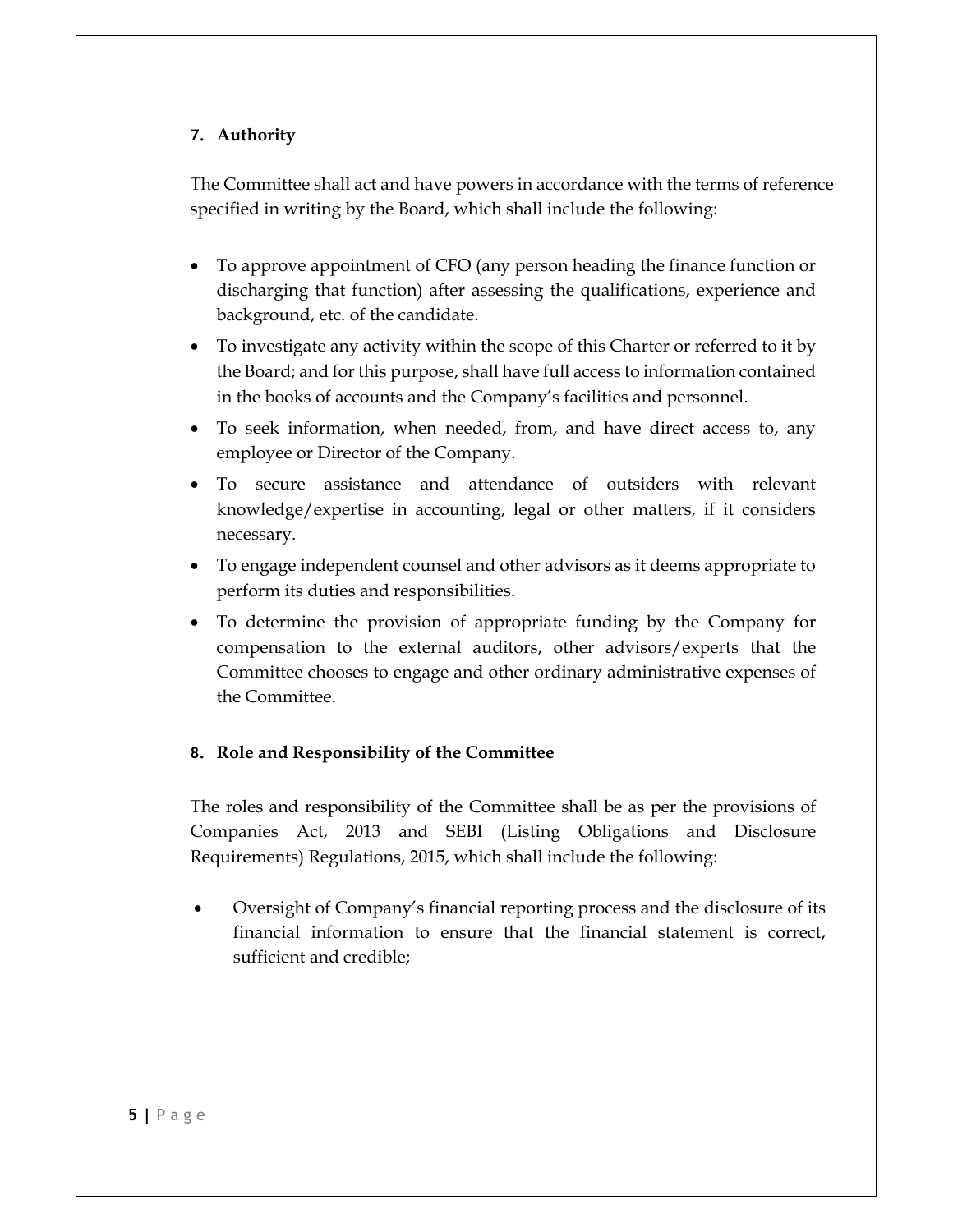- Recommend to the Board the appointment, re-appointment, removal of the Statutory Auditors, Internal Auditors and Secretarial Auditors of the Company , fixation of the Audit fees and other terms of appointment;
- Approval of payment to statutory auditors for any other services rendered by the Statutory Auditors;
- Review with the Statutory Auditors, Internal Auditors and Secretarial Auditors of the Company any audit problems or difficulties and management's response.
- Discuss with Statutory Auditors critical accounting practices and policies and to mediate on any disagreement on accounting treatment or process regarding financial reporting between the Statutory Auditors and the management;
- Oversight of the Company's financial reporting process and disclosure of its financial information to ensure that the financial statements are correct, sufficient and credible;
- Reviewing, with the management, the quarterly/ annual financial statements and Statutory Auditor's report thereon before submission to the board for approval, with particular reference to:
	- (a) matters required to be included in the director's responsibility statement to be included in the board's report in terms of clause (c) of sub-section (3) of Section 134 of the Companies Act, 2013;
	- (b) changes, if any, in accounting policies and practices and reasons for the same;
	- (c) major accounting entries involving estimates based on the exercise of judgment by management;
	- (d) significant adjustments made in the financial statements arising out of audit findings;
	- (e) compliance with listing and other legal requirements relating to financial statements;
	- (f) disclosure of any related party transactions;

#### **6 |** P a g e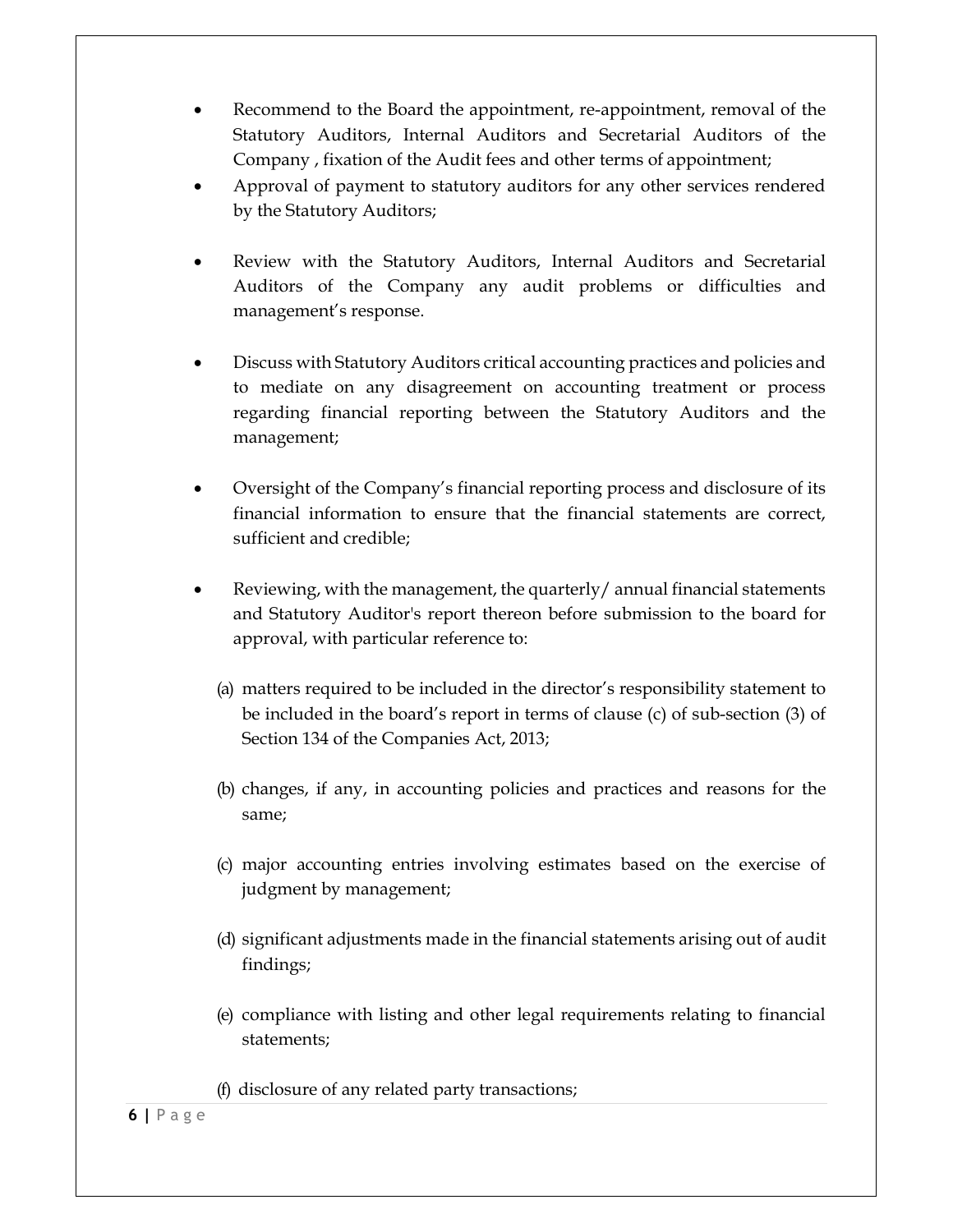(g) disclosure of contingent liability;

(h) modified opinion(s) in the draft Audit report;

- (i) Company's earning press release and investors presentations;
- Reviewing, with the management, the statement of uses / application of funds raised through an issue (public issue, rights issue, preferential issue, etc.), the statement of funds utilized for purposes other than those stated in the offer document / prospectus / notice and the report submitted by the monitoring agency monitoring the utilisation of proceeds of a public or rights issue, and making appropriate recommendations to the Board to take up steps in this matter;
- Approval or any subsequent modification of transactions of Company with related parties;
- Scrutiny of inter-corporate loans and investments;
- Valuation of undertakings or assets of the Company, wherever it is necessary;
- Evaluation of internal financial controls and risk management systems;
- Reviewing, with the management, independence and performance of Statutory Auditors, Internal Auditors and Secretarial Auditor, effectiveness of Audit process and adequacy of the internal control systems;
- Reviewing the adequacy of Internal Audit function, including the structure of the internal audit department, staffing and seniority of the official heading the department, reporting structure coverage and frequency of internal audit;
- Ensure that there are no unjustified restrictions or limitations on the tasks of the Internal Auditors and review and concur in the appointment, replacement, or dismissal of the Internal Auditor;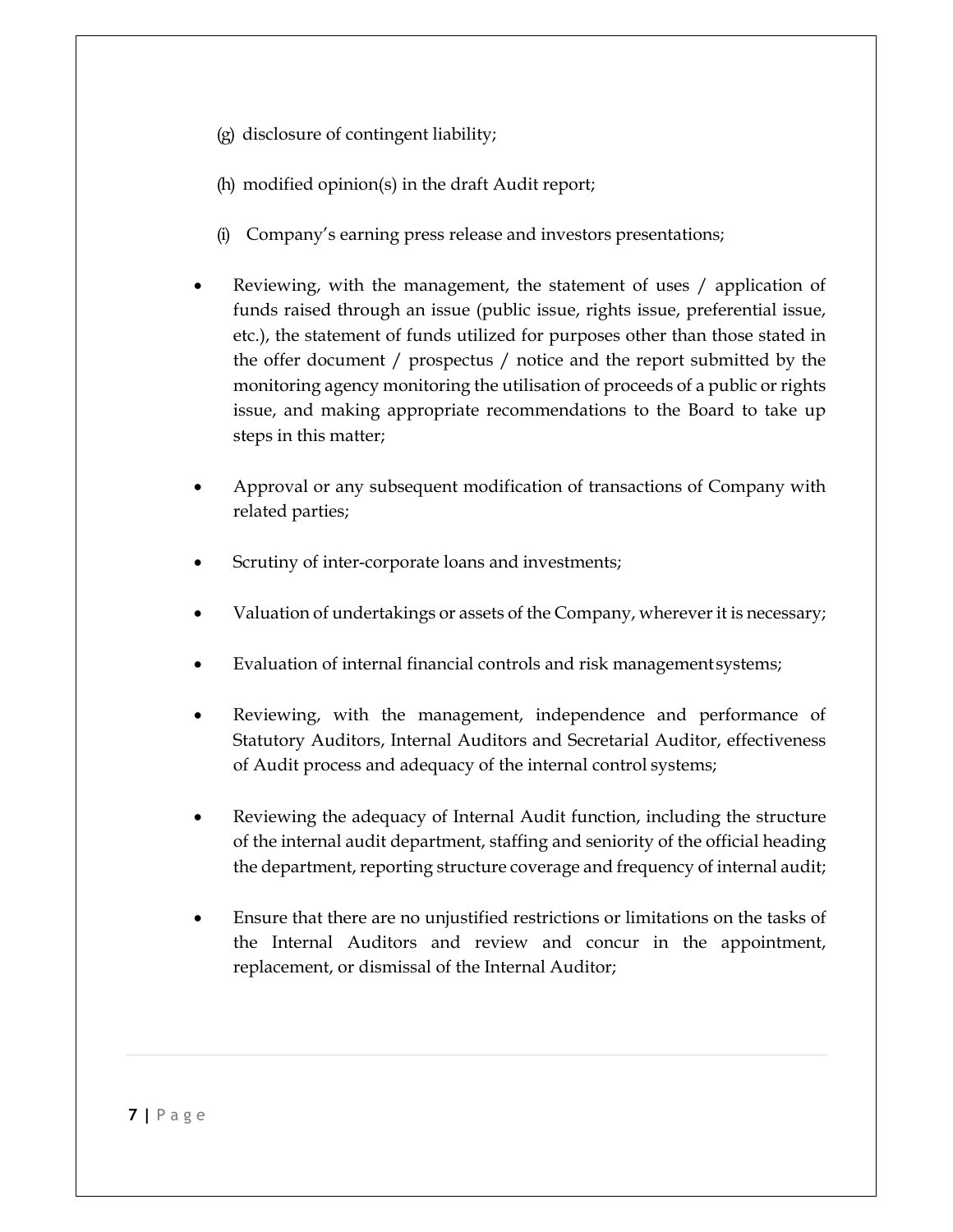- Review the regular Internal Audit report to the management prepared by the Internal Auditor and management's response on the same;
- Discussion with Internal Auditors of any significant findings and follow up there on;
- Reviewing the findings of any internal investigations by the Internal Auditors into matters where there is suspected fraud or irregularity or a failure of internal control systems of a material nature and reporting the matter to the board;
- Discussion with Statutory Auditors before the Audit commences, about the nature and scope of audit as well as post-audit discussion to ascertain any area of concern;
- To look into the reasons for substantial defaults in the payment to the depositors, debenture holders, shareholders (in case of non-payment of declared dividends) and creditors;
- To review the functioning of the whistle blower mechanism;
- Review the effectiveness of the system for monitoring compliance with laws and regulations, and the results of management's investigation and followup of any instances of non-compliance;
- Review the findings of any examinations by regulatory agencies, and any auditor observations;
- Review the process of communicating Company's Code of Business Conduct and Ethics to employees and the mechanism for its adherence and functioning of the Whistle Blower policy and its mechanism;
- On annual basis, review the financial statements of Company's materially significant subsidiaries;
- Obtain regular updates from management regarding compliance matters.
- To review the following: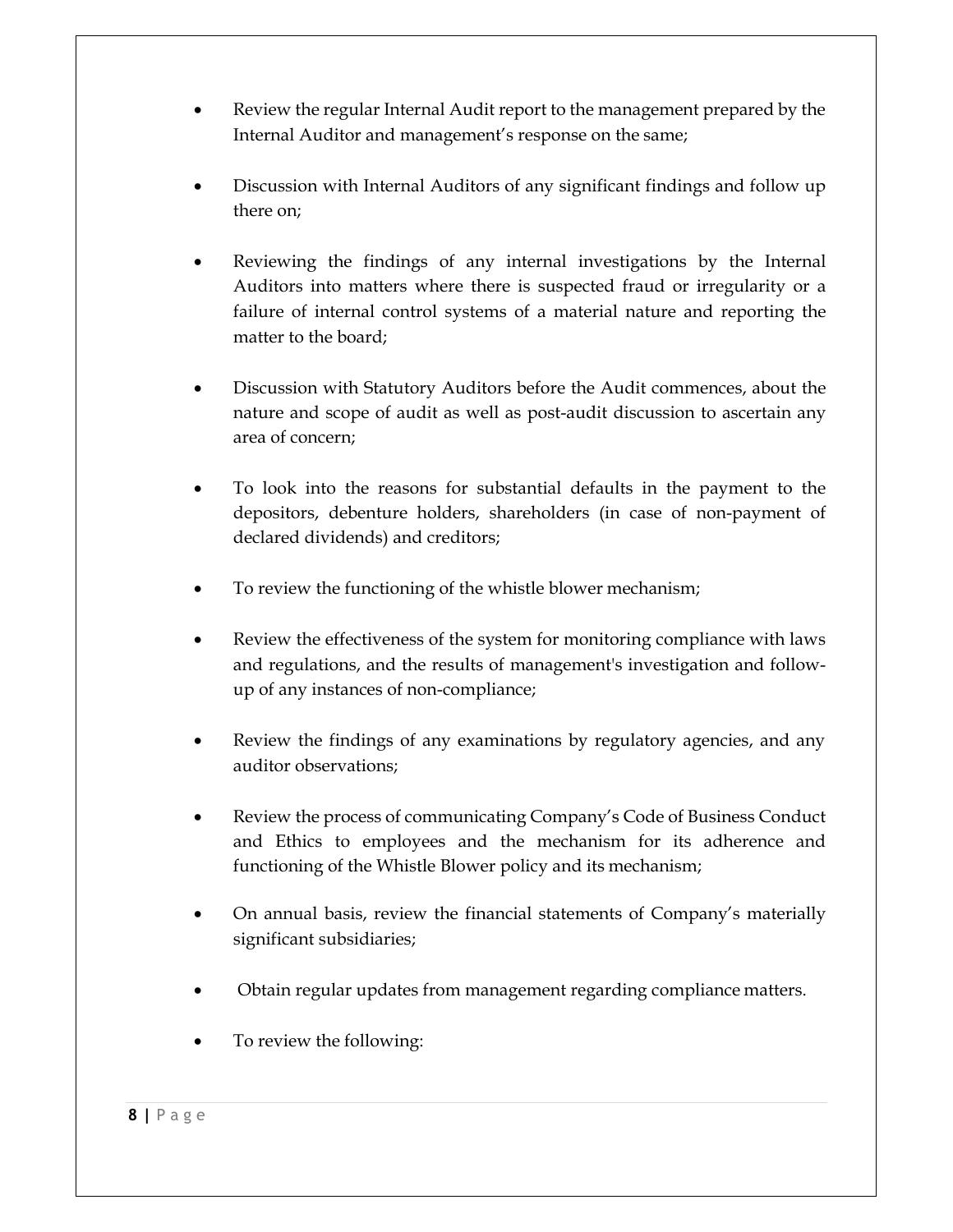- a. management discussion and analysis of financial condition and results of operations;
- b. statement of significant related party transactions (as defined by the audit committee), submitted by management;
- c. management letters / letters of internal control weaknesses issued by the Statutory Auditors;
- d. internal audit reports relating to internal control weaknesses; and
- e. terms of appointment, removal and remuneration of the Internal Auditors.
- f. statement of deviations:
- (i) quarterly statement of deviation(s) including report of monitoring agency, if applicable, submitted to stock exchange(s) in terms of SEBI (Listing Obligations and Disclosure Requirements) Regulations, 2015.
- (ii) annual statement of funds utilized for purposes other than those stated in the offer document/prospectus/notice in terms of SEBI (Listing Obligations and Disclosure Requirements) Regulations, 2015.

#### **9. Reporting**

- The Committee shall report on its activities, and summarize any recommendations; at each quarterly Board meeting.
- The recommendations of the Audit Committee on any matter relating to financial management including the Audit report, shall be binding on the Board. If the Board does not accept the recommendations of the Audit Committee, it shall record the reasons thereof and communicate such reasons to the shareholders.